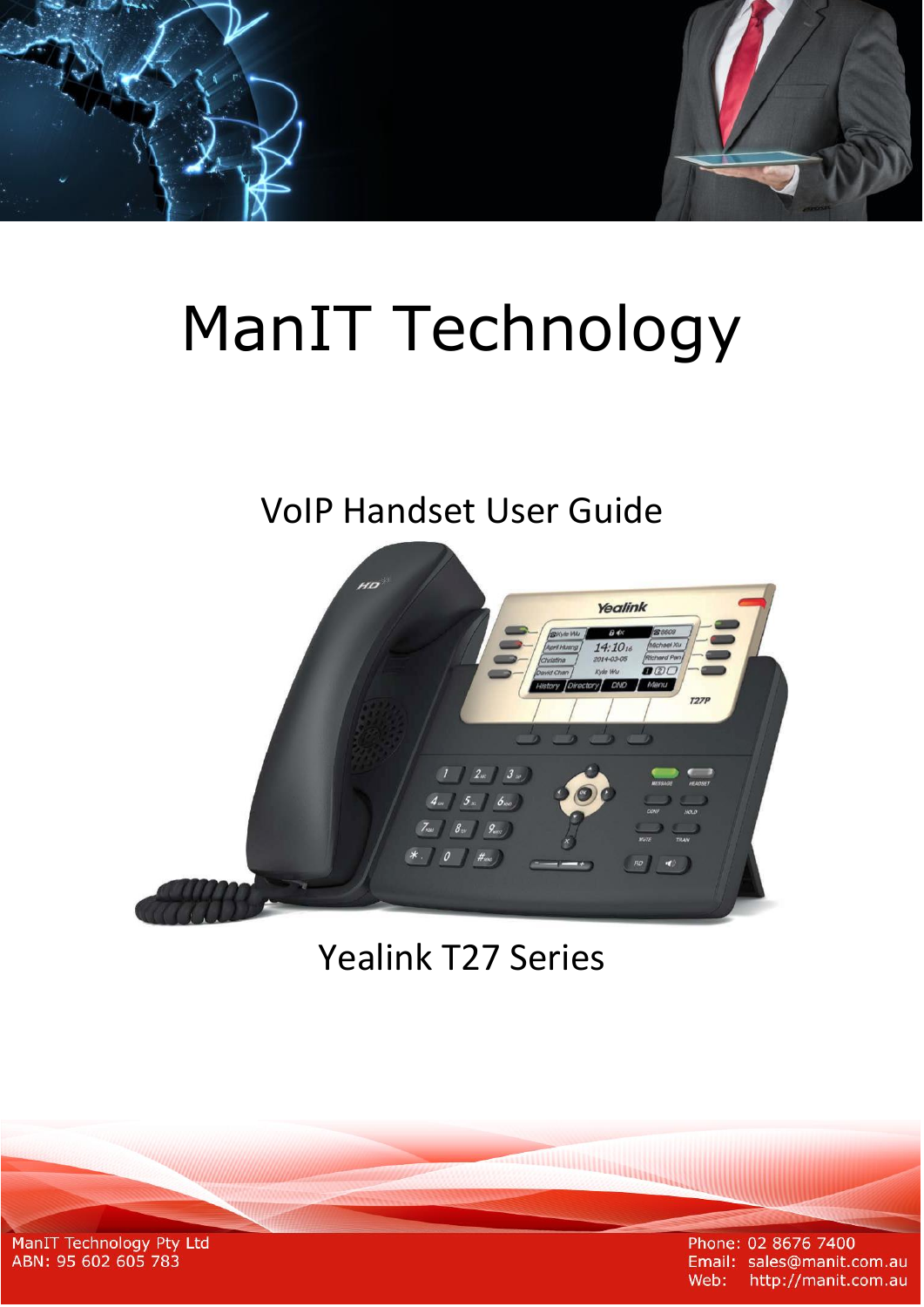# **Understanding your phone and buttons**



Yealink T27P with optional EXP20 module displayed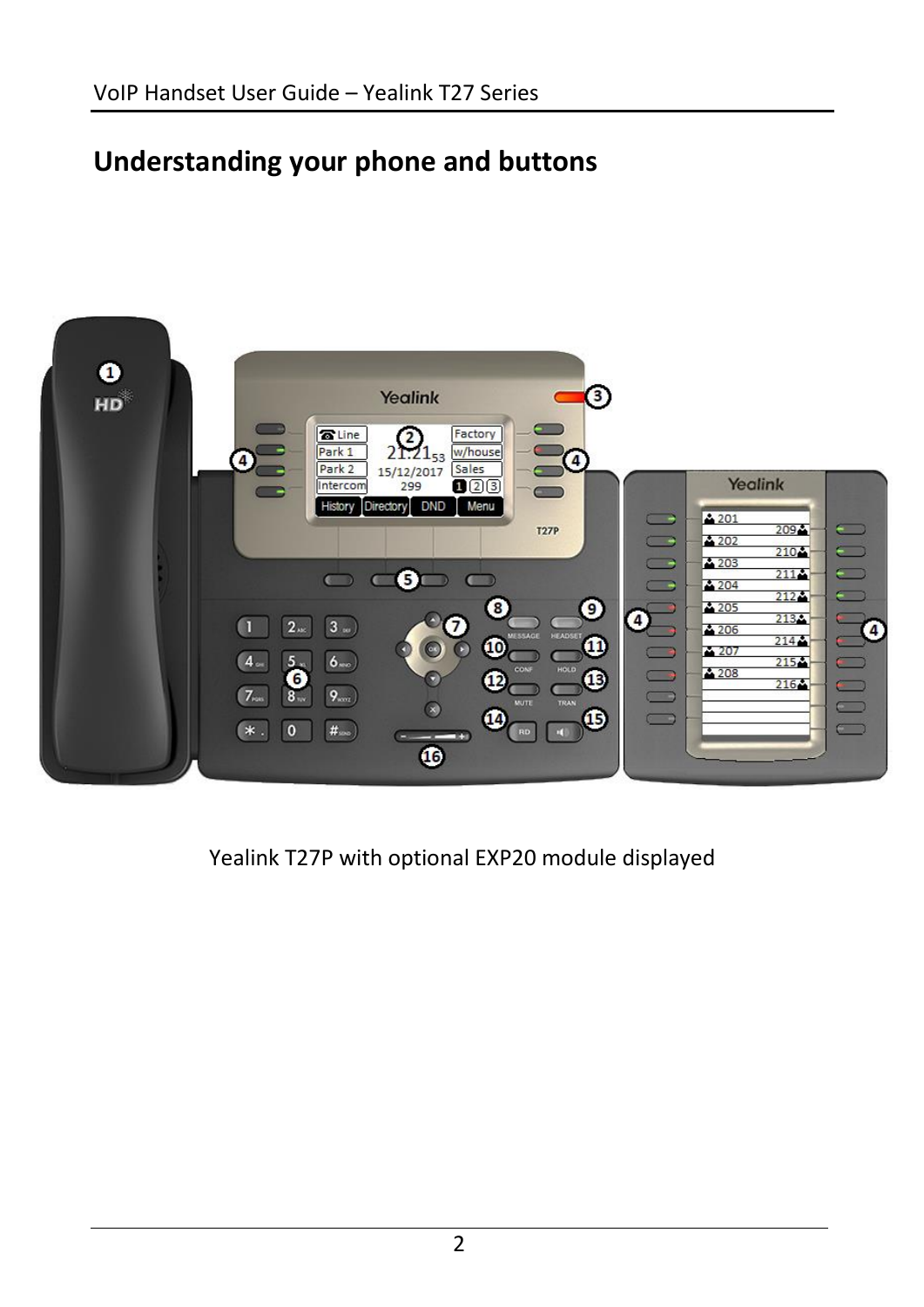| #  | <b>Phone Feature</b> | <b>Description</b>                                      |
|----|----------------------|---------------------------------------------------------|
| 1  | Handset              | Blunt instrument used to get your message across        |
| 2  | <b>LCD Screen</b>    | Displays information about calls, messages, soft keys,  |
|    |                      | date, time and other relevant data                      |
| 3  | Power Indicator LED  | (If enabled) may display phone is powered and or flash  |
|    |                      | to identify an inbound call                             |
|    |                      | Indicates Line status, when lit:                        |
|    |                      | Green: Line is idle                                     |
|    |                      | Red (steady): Line is active or in use                  |
| 4  | Line Keys            |                                                         |
|    |                      | These keys may also be programmed to perform            |
|    |                      | functions such as speed dial, one touch call transfers, |
|    |                      | call pickup or to monitor other extensions.             |
|    |                      | Press a soft key button to perform the action shown on  |
| 5  | Soft Keys            | the label above it. The function of each button will    |
|    |                      | change depending on the phone's current operation.      |
| 6  | Keypad               | Use to dial phone numbers                               |
|    |                      | Scroll through information displayed on LCD Screen      |
| 7  | OK                   | Confirms actions or answers incoming calls              |
|    | ×                    | Cancels actions or rejects incoming calls               |
| 8  | Message Key          | Indicates and accesses voicemail                        |
| 9  | <b>Headset Key</b>   | Toggles and indicates the headset mode                  |
| 10 | Conf Key             | Conducts a conference with other parties                |
| 11 | Hold Key             | Places a call on hold or resumes a held call            |
| 12 | Mute Key             | Mutes or un-mutes an active call                        |
| 13 | Tran Key             | Transfers a call to another party                       |
| 14 | RD Key               | Redials a previously dialled number                     |
| 15 | Speakerphone Key     | Toggles the hands-free speakerphone mode                |
| 16 | Volume Key           | Press + to increase the volume and - to lower volume    |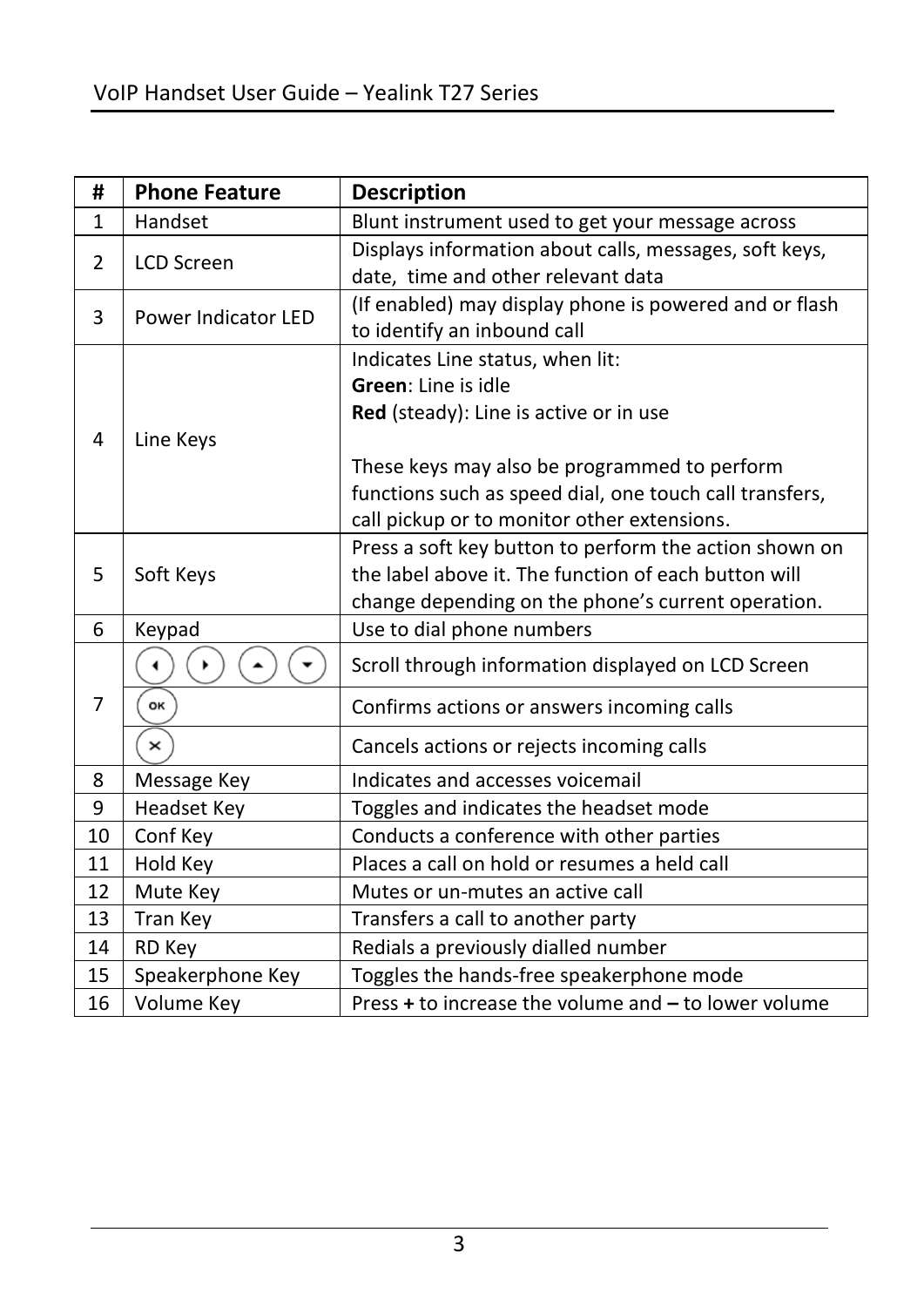## **Icon Information**

Icons appearing on the LCD screen are described in the following table:

| Icons | <b>Description</b>                      |
|-------|-----------------------------------------|
|       | Network is unavailable                  |
|       | The private line registers successfully |
|       | Register failed                         |
|       | Registering                             |
|       | Hands-free speakerphone mode            |
|       | Handset mode                            |
|       | Headset mode                            |
| oo    | Voicemail                               |
|       | <b>Auto Answer</b>                      |
| DND   | Do Not Disturb                          |
|       | Call Hold                               |
|       | Call Mute                               |
|       | Ringer volume is 0                      |
|       | <b>Phone Lock</b>                       |
|       | <b>Received Calls</b>                   |
|       | <b>Placed Calls</b>                     |
|       | <b>Missed Calls</b>                     |
|       | Call Forward/Forwarded Calls            |
|       | The contact icon                        |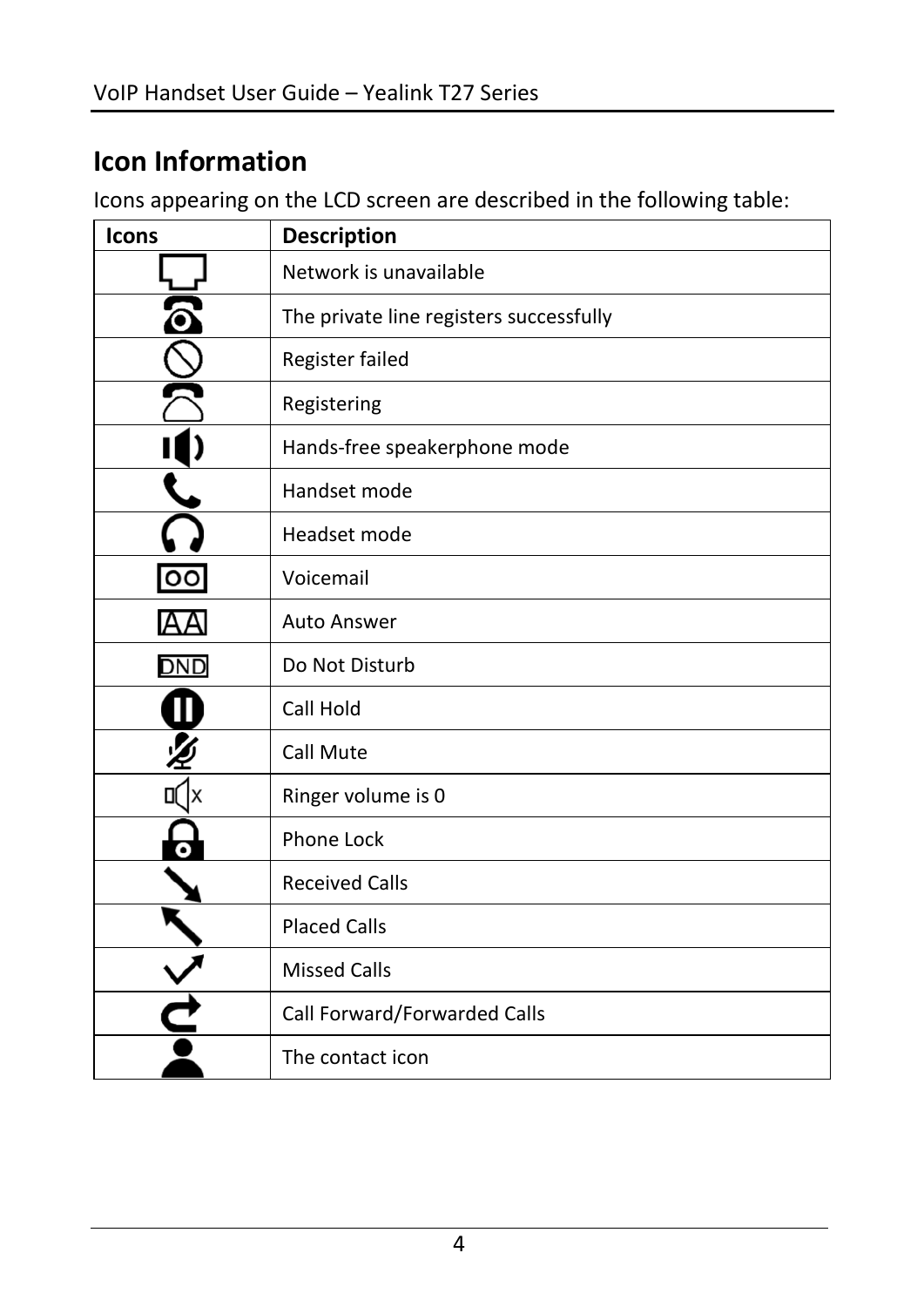# **LED Information**

Power Indicator LED:

| <b>LED Status</b>         | <b>Description</b>         |
|---------------------------|----------------------------|
| Solid Red                 | The phone is initialising  |
| Fast flashing red (300ms) | The phone is ringing       |
| Slowly flashing red (1s)  | The phone received a voice |
| Off                       | The phone is off           |
|                           | The phone is idle          |

Line Key LED (configured as a Line Key):

| <b>LED Status</b>     | <b>Description</b>         |
|-----------------------|----------------------------|
| Solid green           | The phone is initialising  |
| Fast flashing green   | The phone is ringing       |
| Slowly flashing green | The phone received a voice |
| Off                   | The phone is off           |
|                       | The phone is idle          |

Line Key LED (configured as BLF for line monitoring and call transfers):

| <b>LED Status</b>         | <b>Description</b>                              |
|---------------------------|-------------------------------------------------|
| Solid green               | The monitored line is idle                      |
| Fast flashing red (200ms) | The monitored line is ringing                   |
| Solid red                 | The monitored line is busy                      |
| Off                       | The monitored line doesn't exist on this system |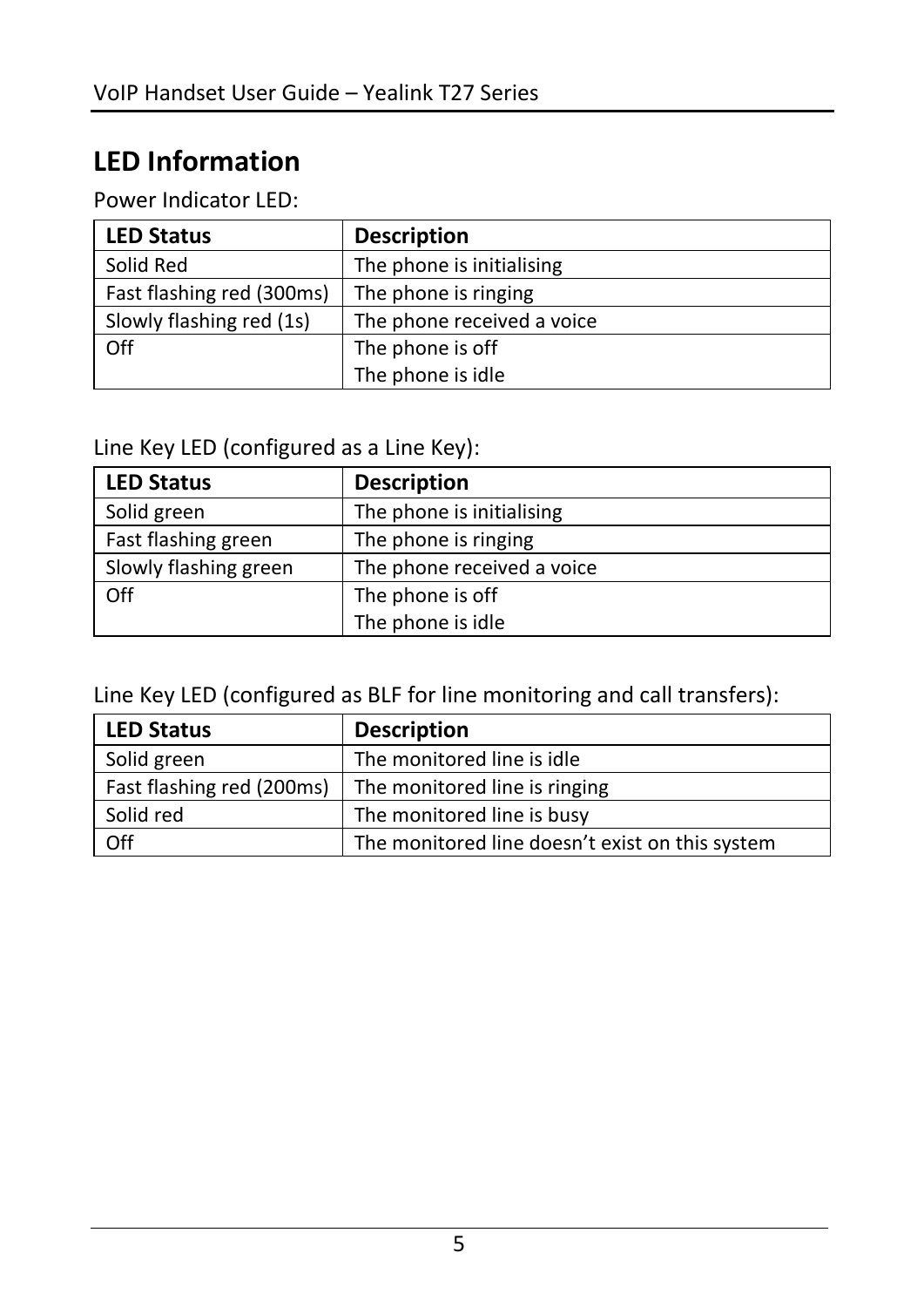# **Call functions and general use**

#### **Adjusting Volume:**

The default volume set in the phone may not be appropriate, to change do the following:

- **Ringer:** while phone is idle or ringing, press the volume up/down button to the desired volume.
- **In call volume:** While a call is active, press the volume up/down button to the desired volume. **NOTE:** Each audio device (handset, speakerphone and headset) their own audio levels

#### **Answering a Call:**

To answer a call, when phone is ringing;

- Pick up the handset, or
- Press the Speaker button, or
- Press the Headset button

#### **Ending a Call:**

- If you are using the handset, hang up
- If you are using the speaker, press the speaker button
- If you are using the headset, press the headset button

#### **Initiating a Call:**

- 1. To initiate a call, do one of the following:
	- a. Pick up the handset, or
	- b. Press the Speaker button, or
	- c. Press the Headset button
- 2. Dial the destination number on the keypad, wait for timeout or press the **Send** soft key to dial immediately.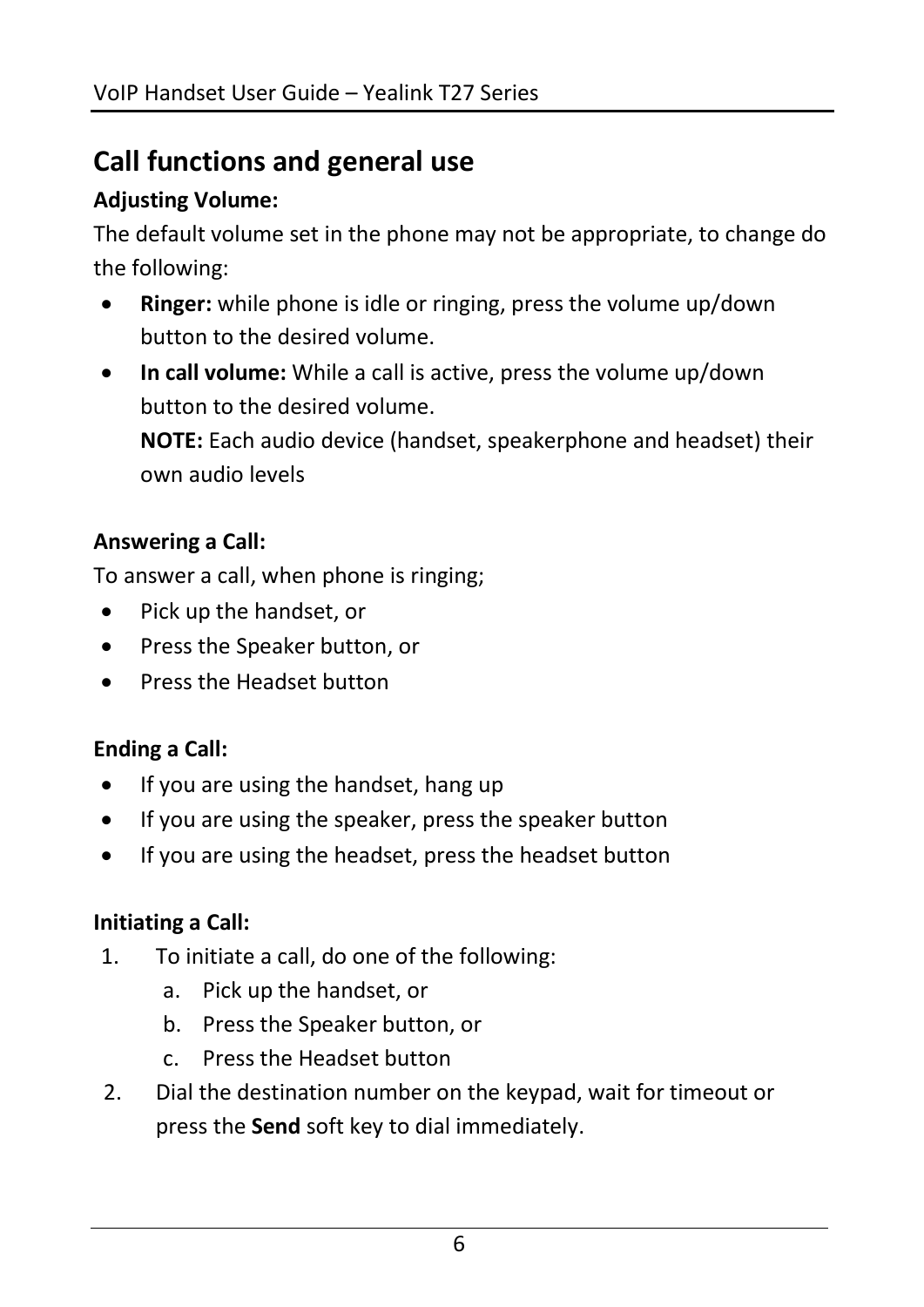#### **Redial:**

Dial a previously dialled number

- 1. Press the **RD** key to display the Redial List
- 2. Use the navigation up/down buttons to select the number you wish to dial
- 3. Once selected press the **RD** key again to initiate a call.

### **Call History:**

- 1. Press the **History** soft key to display all call records
- 2. Press  $\bigcirc$  or  $\bigcirc$  to switch among All Calls, Missed Calls, Placed Calls, **Received Calls and Forwarded Calls**
- 3. Press  $\odot$  or  $\odot$  to select the desired entry.
- 4. a. Press **Option** soft key, and then select **Detail** from the prompt list b. Press the **Send** soft key to initiate a call.

#### **Using Hold and Resume:**

Mute both sides of the conversation, caller will hear music on hold

- To put a call on hold, press the Hold key or **hold** soft key.
- To resume a call press the Hold key or **resume** soft key.

#### **Using Call Parks**

A Call Park is similar to hold but all extensions can pick it up

- To place an active call on park, press an available Park Line key
- To retrieve a call on park, press the Park Line key it was placed on

#### **Mute a call:**

When mute is enabled you can hear the other party but they cannot hear you, while muted the Mute icon  $\mathcal Z$  will appear on the LCD screen.

- To mute a call press the Mute key
- To unmute press the Mute key.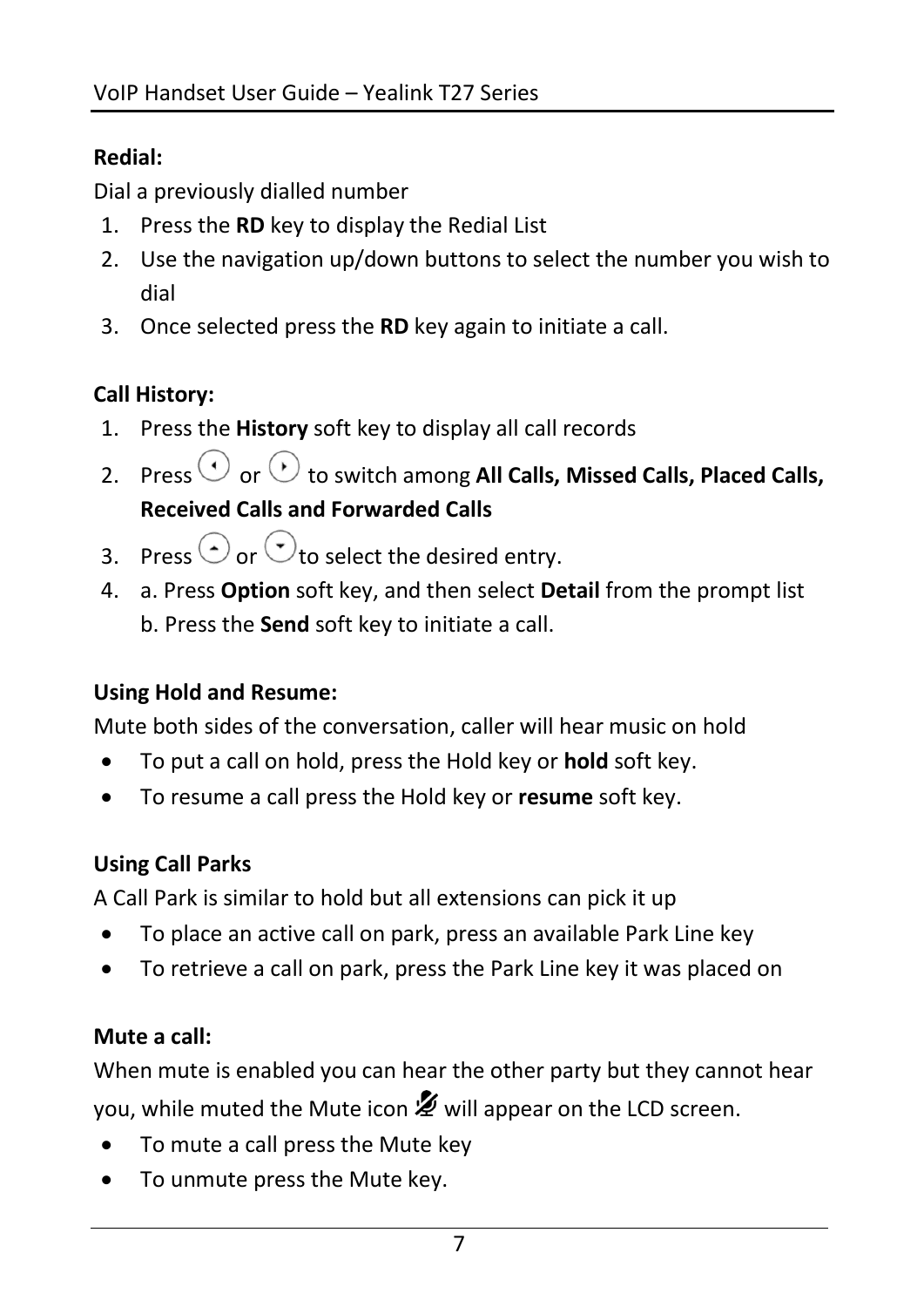#### **Call Forward:**

Call Forwarding will divert all incoming calls to another number, while Call Forward is active the Call Forward icon  $\mathbf c$  will appear on the LCD screen. **NOTE:** If the extension rings as part of a ring group, call forwarding must be configured to occur AFTER the ring group times out or they will be diverted as well.

- 1. Press **Menu**->**Features**->**Call Forward**
- 2. Press  $\odot$  or  $\odot$  to select the desired forwarding type, then press the **Enter** soft key.
- 3. Depending on your selection:
	- a. **Always Forward**:
		- 1) Press  $\odot$  or  $\odot$ , or the **Switch** soft key to select **Enabled** from the **Always Forward** field.
		- 2) Enter the destination number you want to forward all incoming calls to in the **Forward to** field

#### b. **Busy Forward**:

- 1) Press  $\bigcirc$  or  $\bigcirc$  or the **Switch** soft key to select **Enabled** from the **Busy Forward** field.
- 2) Enter the destination number you want to forward all incoming calls to in the **Forward to** field
- c. **No Answer Forward**:
	- 1) Press  $\odot$  or  $\odot$  or the **Switch** soft key to select **Enabled** from the **No Answer Forward** field.
	- 2) Enter the destination number you want to forward all incoming calls to in the **Forward to** field
	- 3) Press  $\odot$  or  $\odot$ , or the **Switch** soft key to select the ring time to wait before forwarding from the **After Ring Time** field.
- 4. Press the **Save** soft key to accept the change or the **Back** soft key to cancel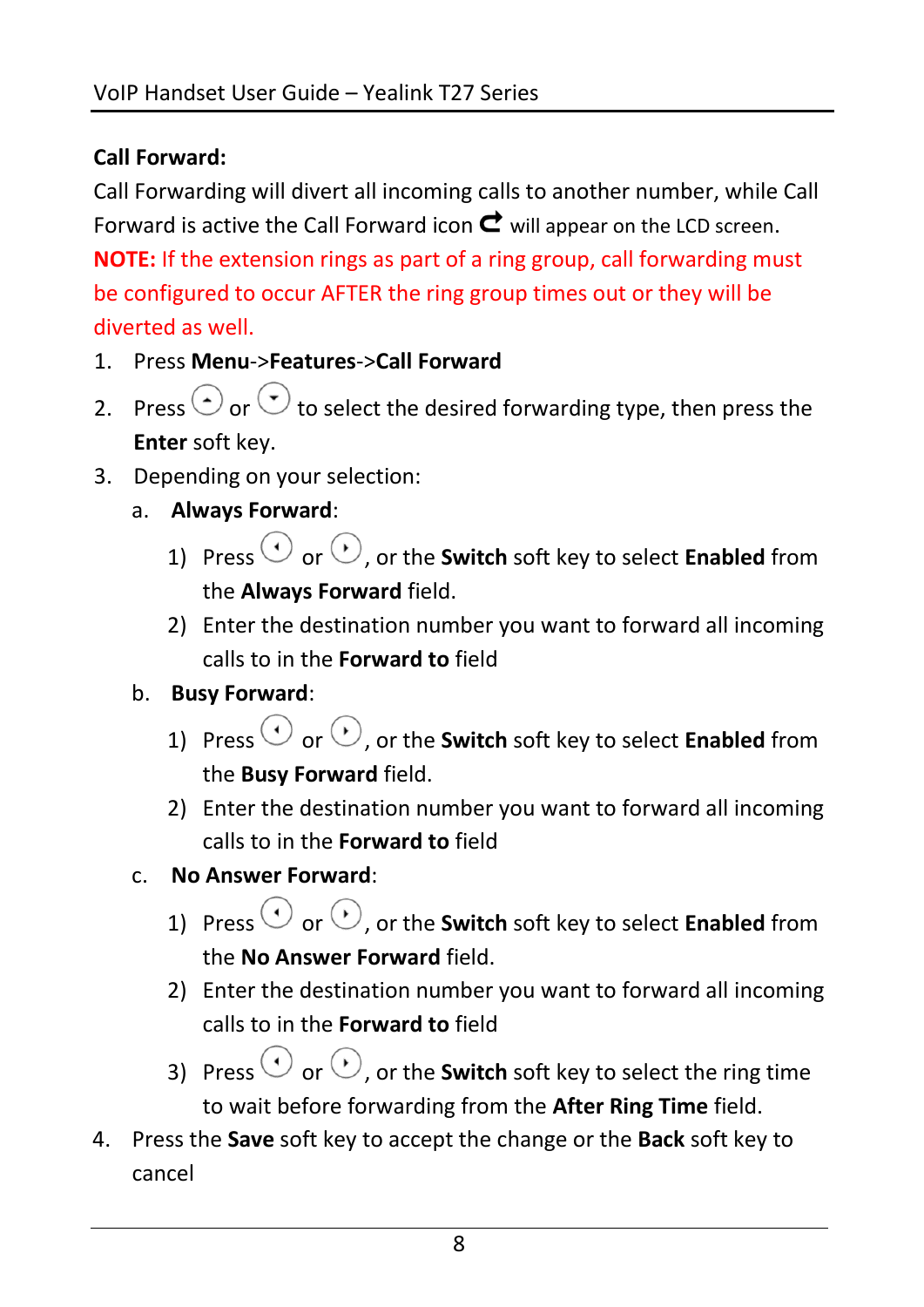#### **Disable Call Forward:**

Press the **TRAN** key when the phone is idle

#### **Transfer a call:**

You can transfer a call to another party during a call in one of three ways:

- **Blind Transfer:** Transfer a call instantly to a 3<sup>rd</sup> party
- **Attended Transfer:** Transfer a call after consulting the 3<sup>rd</sup> party

#### **Blind Transfer**

- 1. During an active call, press the **TRAN** key or **Tran** soft key
- 2. Enter the number of the  $3^{rd}$  party you wish to transfer the call to
- 3. Press the **TRAN** key or **Tran** soft key to complete the transfer

#### **Attended Transfer:**

During an active call, either:

- 1. Using Line keys
	- a. Press the Line key associated with the extension (or speed dial) you wish to transfer the call to.
	- b. After discussing with the 3rd party either hang up, press the **TRAN** key or **Tran** soft key to transfer the call
- 2. Using the keypad
	- a. Press the **TRAN** key or **Tran** soft key
	- b. Enter the number of the  $3^{rd}$  party you wish to transfer the call to and press  $\circ$
	- c. After discussing with the 3rd party either hang up, press the **TRAN** key or **Tran** soft key to transfer the call.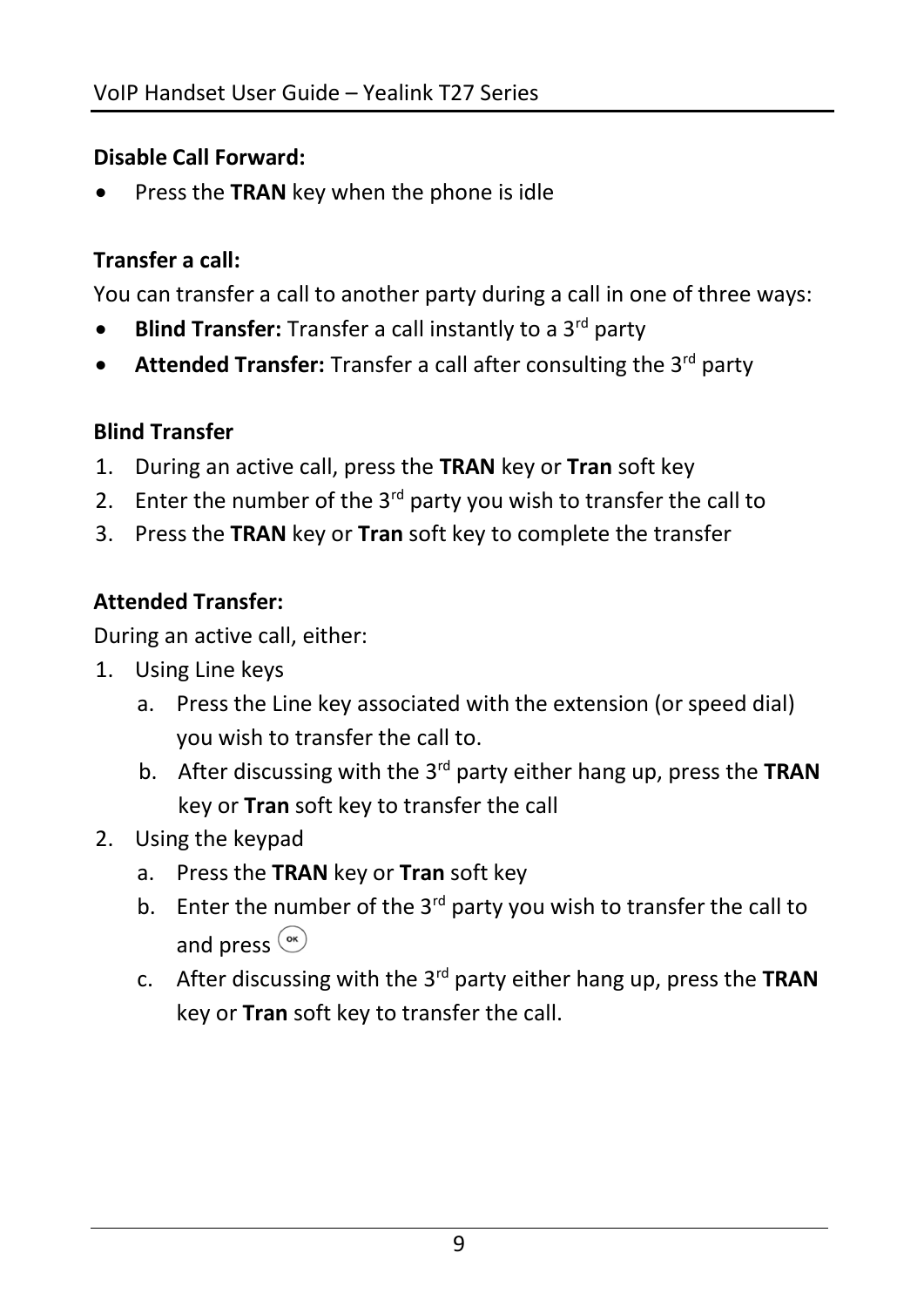#### **Do Not Disturb:**

Do Not Disturb puts the phone in a constant "busy" state, this will redirect all incoming calls to voicemail. While activated **DND** will appear on the LCD screen.

- To active Do Not Disturb, press the **DND** soft key while the phone is idle.
- To deactivate Do Not Disturb, press the **DND** soft key while the phone is idle.

# **Conference Calls**

Conference calls, also known as a party line allow multiple people to speak to each other at the same time.

#### **Establish a 3 party conference call using your phone**

- 1. During an active call press the **Conf** soft key, this will place the first call on hold and a second line is opened.
- 2. Dial the second number and press  $\overset{\text{(or)}}{=}$  or the **Send** soft key
- 3. When the second party answers, press the CONF key or the Conf soft key to join all parties together.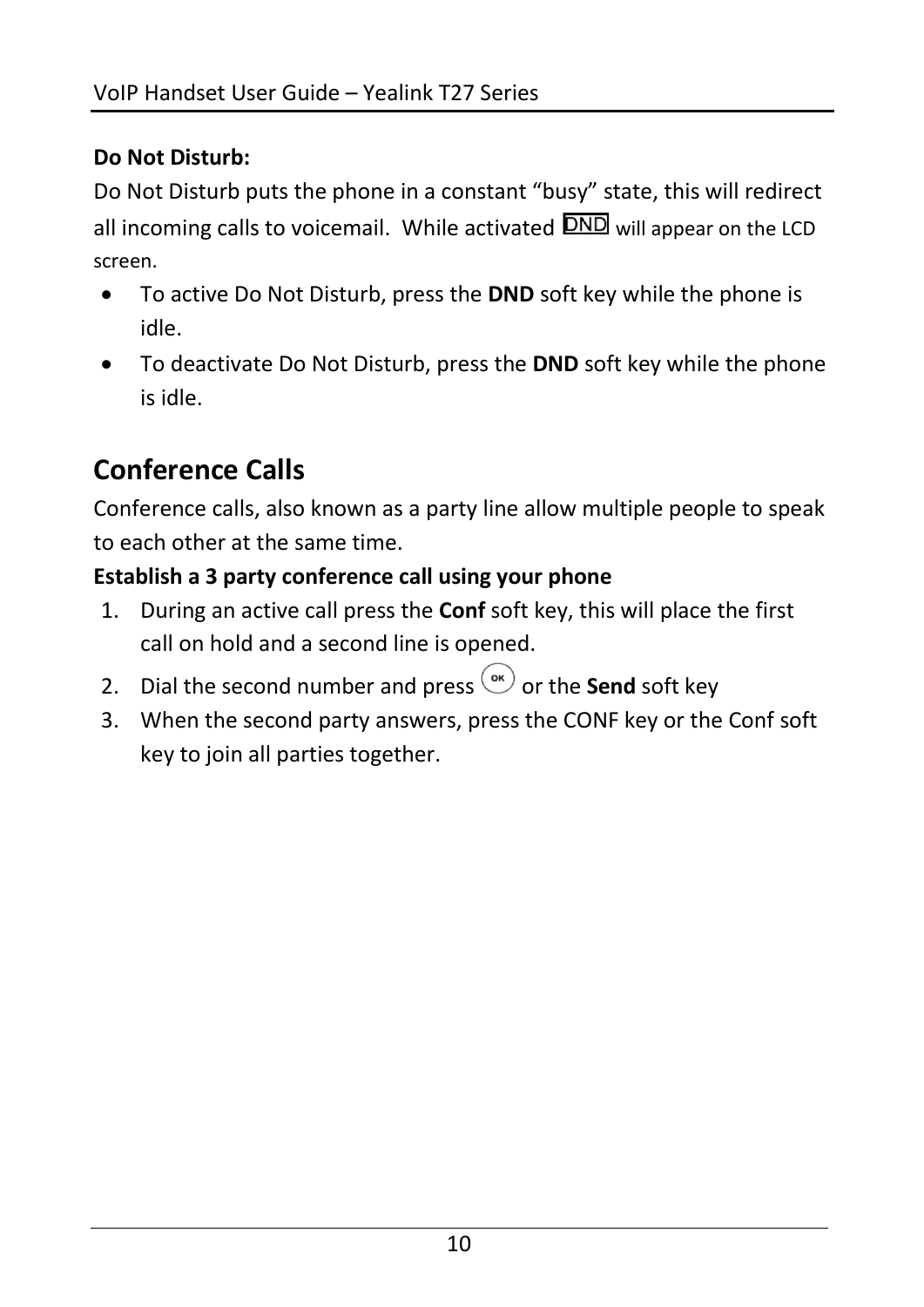# **Voicemail Operations**

Voicemail, also known as a message bank are voice messages left by a caller when a phone is busy or not answered

#### **Create Voicemail Greeting**

The Voicemail Greeting is the recording a caller will hear if they reach the Voicemail mailbox. To create a personalised greeting:

- 1. Press the Message button
- 2. When prompted, enter your voicemail password Default password: 0000#
- 3. Press 5 to enter "Advanced Options" menu
- 4. Press 1 to enter "Record a Greeting" menu
- 5. Select a number for this greeting between 1 and 9 on the keypad
- 6. Record your message then press any key to end the recording.
	- a) Press 1 to listen to the greeting
	- b) Press 2 to save the greeting, this will return you to the "Advanced Options menu"
	- c) If you're not happy with the recording, press 3 to re-record the greeting
- 7. To select the recorded greeting as your Voicemail greeting, while in the "Advanced Options" menu, press 2 then enter the greeting number to be used using the keypad. (press 0 to use the default extension greeting)
- 8. Hang up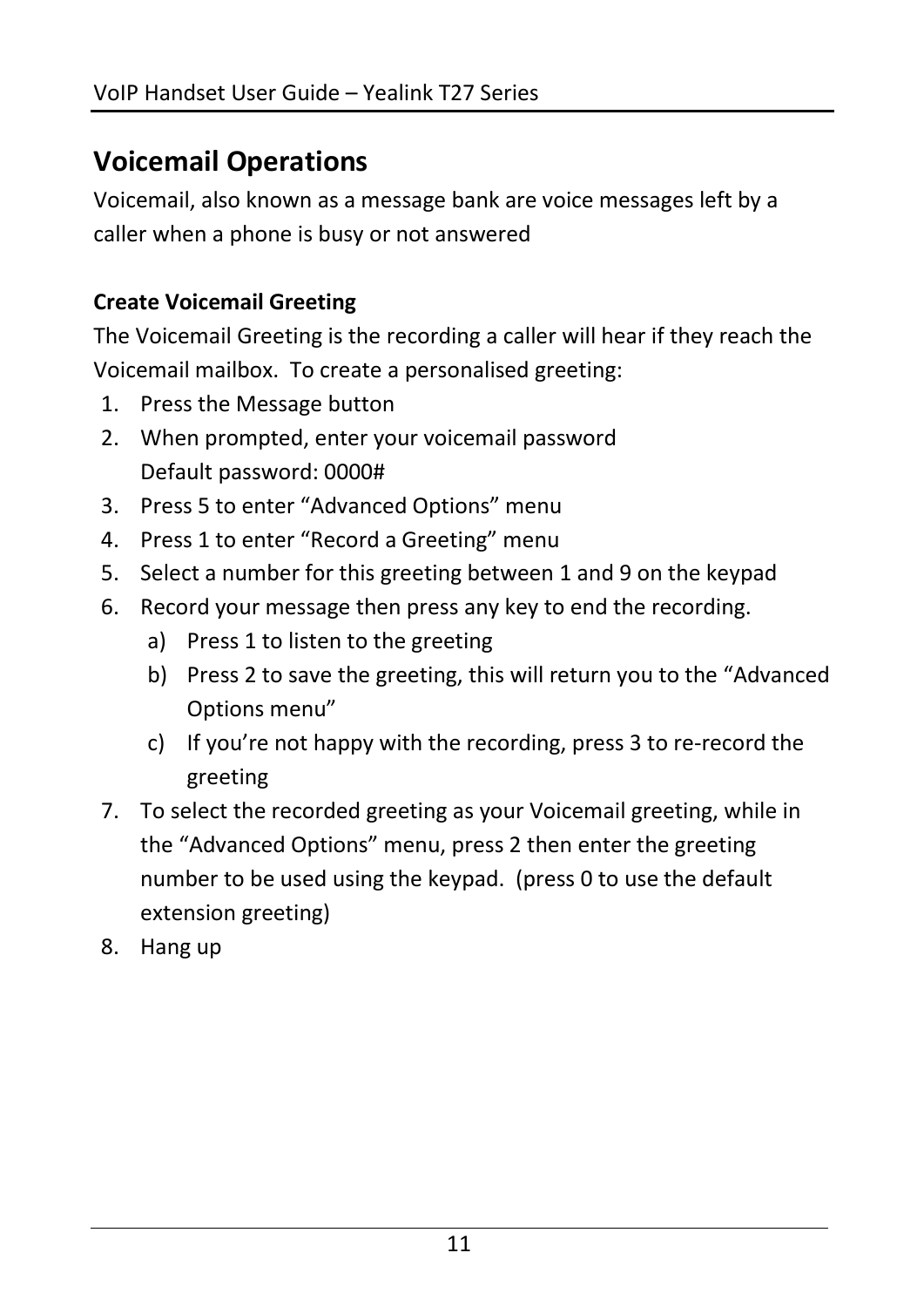#### **Leave a Voicemail Message**

If a destination is busy or unavailable you may be redirected to voicemail

- 1. When prompted, record your voicemail message then press any key to end the recording (or hang up)
- 2. If a key is pressed to end the recording, you have these options:
	- a) Press 1 to listen to the voicemail message
	- b) Press 2 to save the voicemail message
	- c) Press 3 to re-record the voicemail message

#### **Retrieve Voicemail Messages**

Voicemail messages are available either through the desk phone or if enabled, via email. Voicemail messages older than 2 weeks will be removed from your phone automatically, this has no effect on the voicemail messages in your email.

#### **Accessing via desk phone:**

- 1. Press the Message button
- 2. If prompted, enter your voicemail password Default password: 0000#
- 3. You have the following options in the Voicemail menu
	- a) Press 1 to listen to new messages
	- b) Press 2 to listen to saved messages
- 4. After listening to the message, perform one of the following actions
	- a) Press 1 to listen again
	- b) Press 2 to save
	- c) Press 3 to return call
	- d) Press 7 to delete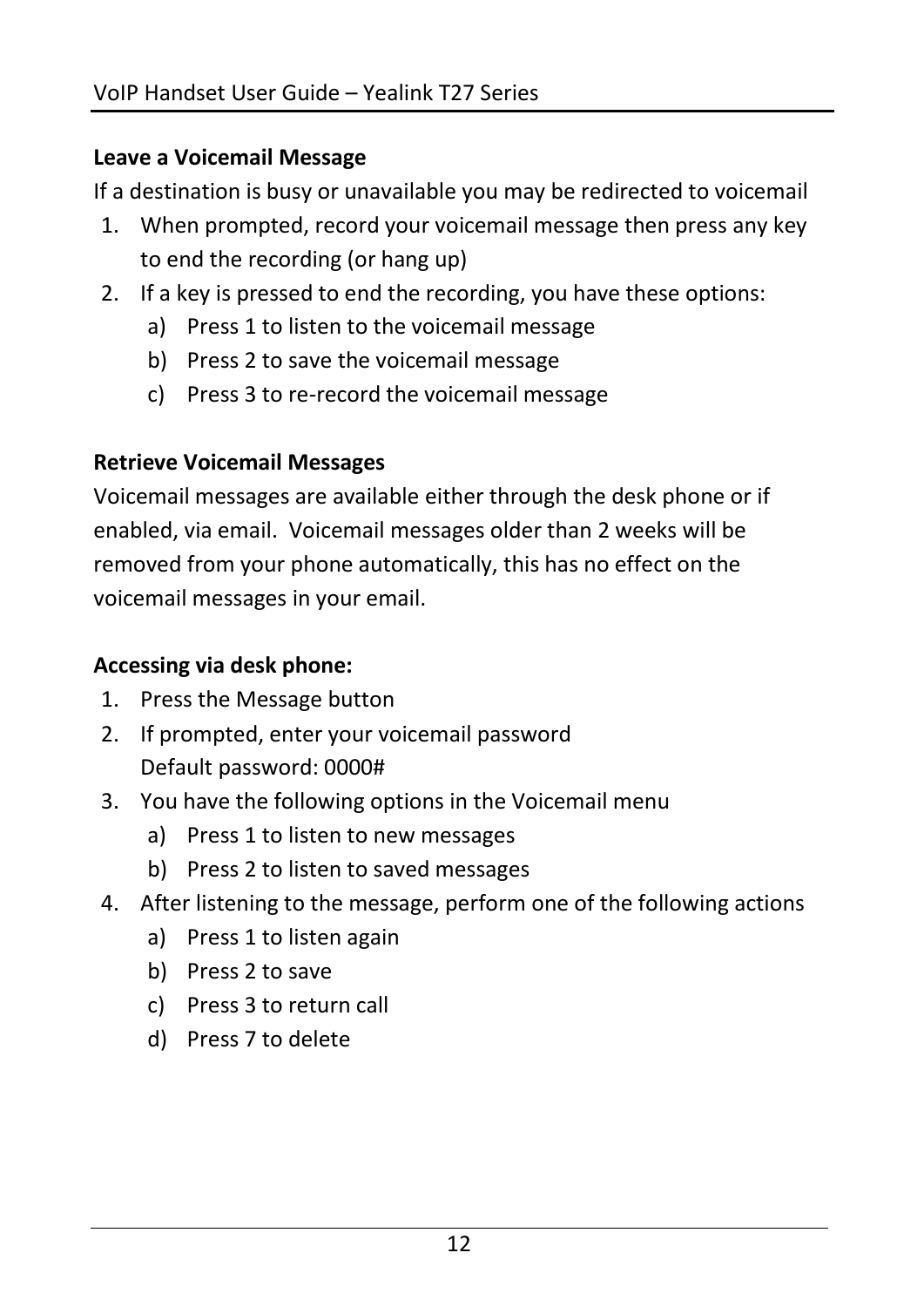#### **NOTES:**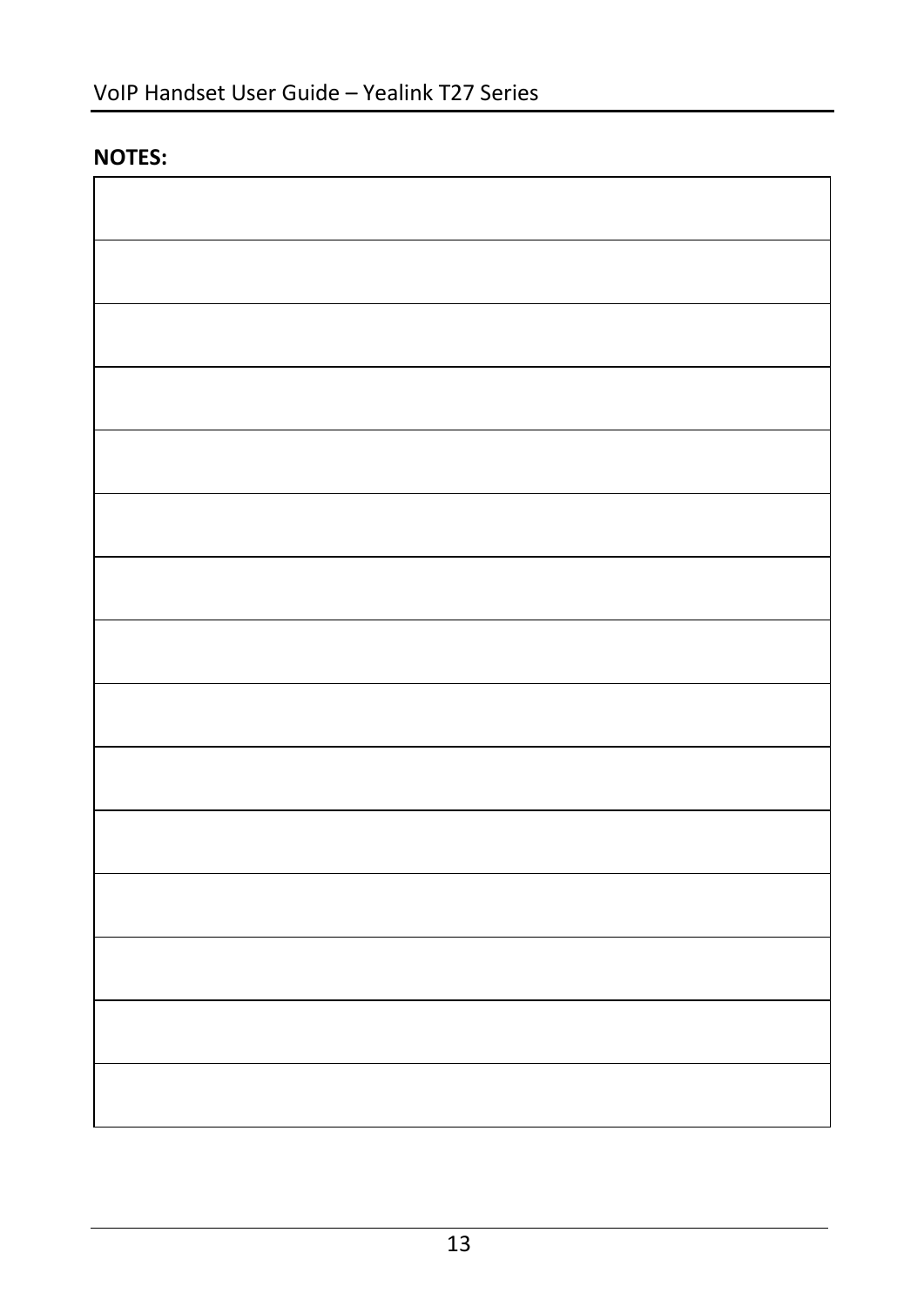#### **NOTES:**